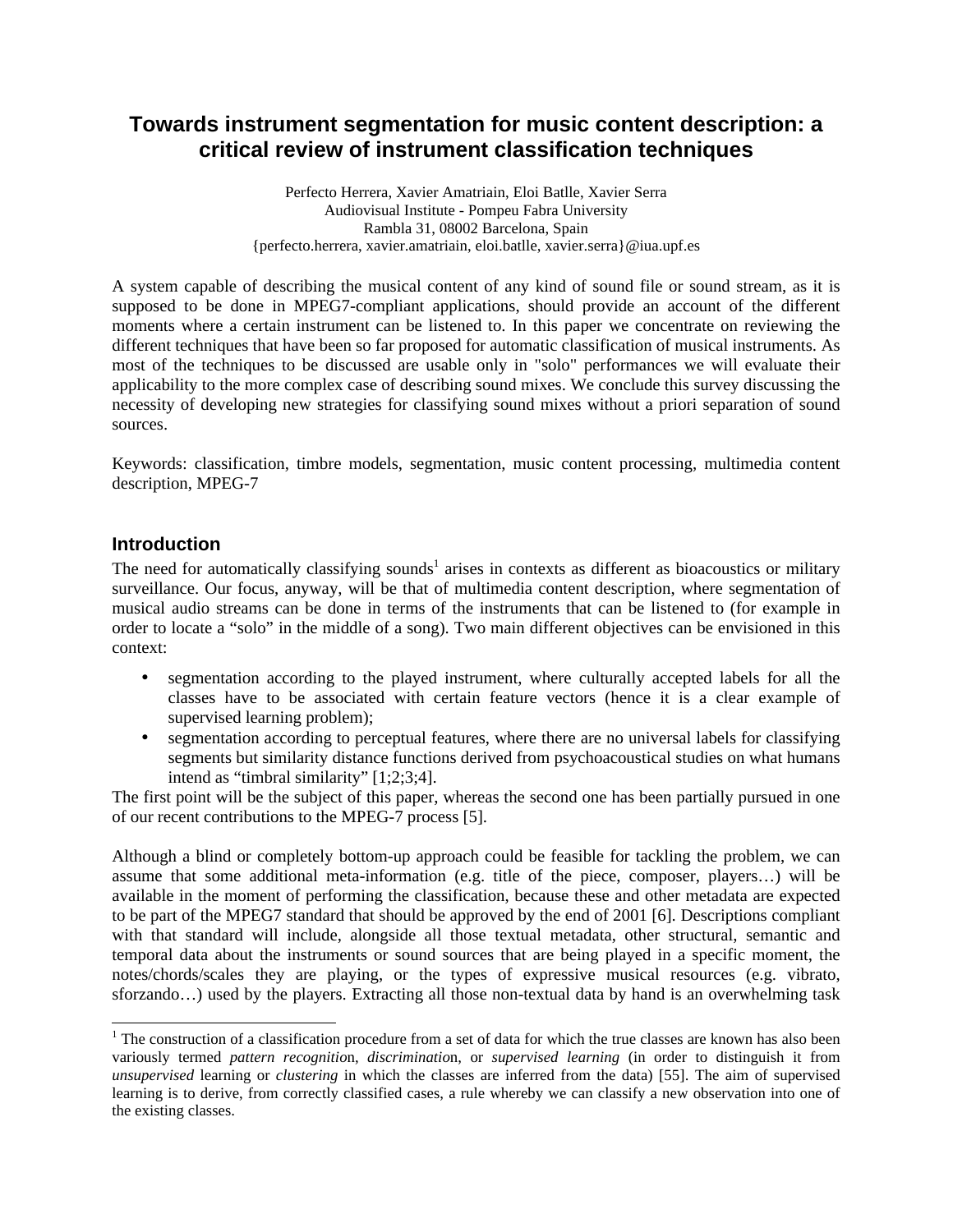and therefore automatic procedures have to be found to perform what has been called the "signal-tosymbol transformation" [7].

Instrument segmentation of complex mixtures of signals is still far from being solved (but see [8], [9], [10] for different approaches). Therefore, one preliminary way of overriding the obnoxious stage of separating components is reducing the scope of the classification systems to only deal with isolated sounds. There is an obvious tradeoff in endorsing this strategy: we gain simplicity and tractability, but we lose contextual and time-dependent cues that can be exploited as relevant features for classifying the sounds. As this has been the preferred strategy in the current literature on instrument classification, this paper will concentrate on them. A review of those studies would not be complete without discussing the features used for classification, but space constraints have prevented us of including it here.

# **Classification of monophonic sounds**

# **K-Nearest Neighbors**

-

The *K-Nearest Neighbors* algorithm is one of the most popular algorithms for instance-based learning. It first stores the feature vectors of all the training examples and then, for classifying a new instance, it finds (usually using an Euclidean distance) a set of *k* nearest training examples in the feature space, and assigns the new example to the class that has more examples in the set. Although it is an easy algorithm to implement, the K-NN technique has several drawbacks: as it is a lazy algorithm [11] it does not provide a generalization mechanism (because it is only based on local information), it requires having in memory all the training instances, it is highly sensitive to irrelevant features (as they can dominate the distance metrics), and it may require a significant load of computation each time a new query is done.

A K-NN algorithm classified 4 instruments almost with complete accuracy in [12]. Unfortunately, they used a small database (with restricted note range to one octave, although including different dynamics), and conclusions should be taken with caution, moreover if we consider the following more thoroughful works.

Martin and Kim [13] (but also see [14]) developed a classification system that used the K-NN with 31 features extracted from cochleagrams. The system also used a hierarchical procedure consisting on first discriminating pizzicati from continuous notes, then discriminating between different "families" (sustained sounds furthermore divided into strings, woodwind and brass), and finally, specifically classifying sounds into instrument categories. With a database of 1023 sounds they achieved 87% of successful classifications at the family level and 61% at the instrument level when no hierarchy was used. Using the hierarchical procedure increased the accuracy at the instrument level to 79% but it degraded the performance at the family level (79%). Without including the hierarchical procedure performance figures were lower than the ones they obtained with a Bayesian classifier (see below).

[15] used a combination of Gaussian classifier<sup>2</sup> and k-NN for classifying 1498 samples into specific instrumental families or specific instrument labels. Using an architecture very similar to Martin and Kim's hierarchy (sounds are first classified in broad categories and then the classification is refined inside that category) they reported a success of 75% in individual instrument classification (and 94% in "family" classification). Additionally they report a small accuracy improvement by only using the best features for each instrument and no hierarchy at all (80%).

 $2$  The Gaussian classifier was only used for rough discrimination between pizzicati and sustained sounds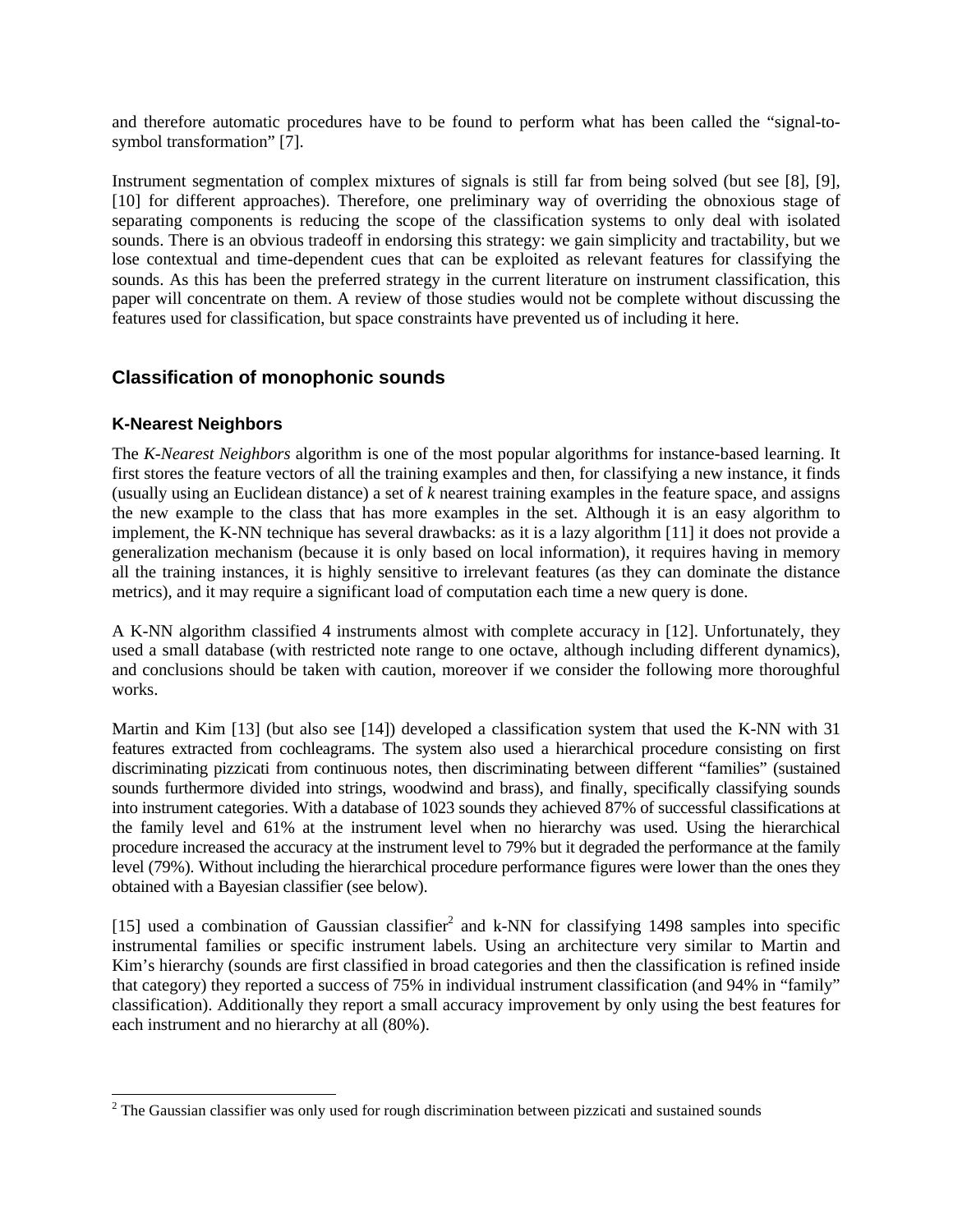A possible enhancement of the K-NN technique consisting on weighting each feature according to its relevance for the task has been used by the Fujinaga team<sup>3</sup> [16;17;18] [19]. In a series of three experiments using over 1200 notes from 39 different timbres taken from the McGill Master Samples CD library the success rate of 50%, observed when only the spectral shape of steady-state notes was used, increased to 68% when tristimulus, attack position and features of dynamically changing spectrum envelope, such as the change rate of the centroid, were added. In the most recent paper, a real-time version of this system was reported.

The fact the best accuracy figures are around 80% and that Martin and Fujinaga have settled into similar figures, can be interpreted as an estimation of the limitations of the K-NN algorithm (provided that the feature selection has been optimized with genetic or other kind of techniques). Therefore, more powerful techniques should be explored.

### **Naive Bayesian Classifiers**

This method<sup>4</sup> involves a learning step in which the probabilities for the classes and the conditional probabilities for a given feature and a given class are estimated, based on their frequencies over the training data. The set of these estimates corresponds to the learned hypothesis, which is formed without searching, simply by counting the frequency of various data combinations within the training examples, and can be used then to classify each new instance.

This technique has been used with 18 Mel-Cepstrum Coefficients in [20]. After clustering the feature vectors with a K-means algorithm, a Gaussian mixture model from their means and variances was built. This model was used to estimate the probabilities for a Bayessian classifier. It then classified 30 short sounds of oboe and sax with an accuracy rate of 85%. Martin [14] enhanced a similar Bayesian classifier with context-dependent feature selection procedures, rule-one-out category decisions, beam search, and Fisher discriminant analysis for estimating the Maximum A Priori probabilities. In [13] performance of this system was better than that of a K-NN algorithm at the instrument level (71% accuracy) and equivalent to it at the family level (85% accuracy).

#### **Discriminant Analysis**

Classification using categories or labels that have been previously defined can be done with the help of *discriminant analysis*, a technique that is related to multivariate analysis of variance and multiple regression. Discrimination analysis attempts to minimize the ratio of within-class scatter to the betweenclass scatter and builds a definite decision region between the classes. It provides linear, quadratic or logistic functions of the variables that "best" separate cases into two or more predefined groups, but it is also useful for determining which the most discriminative features are and the most alike/different groups. One possible drawback of the technique is its reduced generalization power, although Jackknife tests (cross-validating with leave-one-case-out) can protect against overfitting to the observed data.

Surprisingly the only study using this technique, and not thoroughly, has been the one by Martin and Kim. They only used LDA for estimation of the mean and variance for the gaussians of each class to be fed to an enhanced naive Bayesian classifier. Perhaps it is commonly assumed that the classification problem is much more complex than that of a quadratic estimation, but it means taking from granted something that has not been experimentally verified, and maybe it should be done.

Following this line, in a pilot study carried in our laboratory with 120 sounds from 8 classes and 3 families we have got 85% (Jackknifed: 75%) accuracy using quadratic linear discriminant functions in

<sup>&</sup>lt;sup>3</sup> The feature relevance was determined with a genetic algorithm

<sup>&</sup>lt;sup>4</sup> Here *naive* means that it assumes feature independence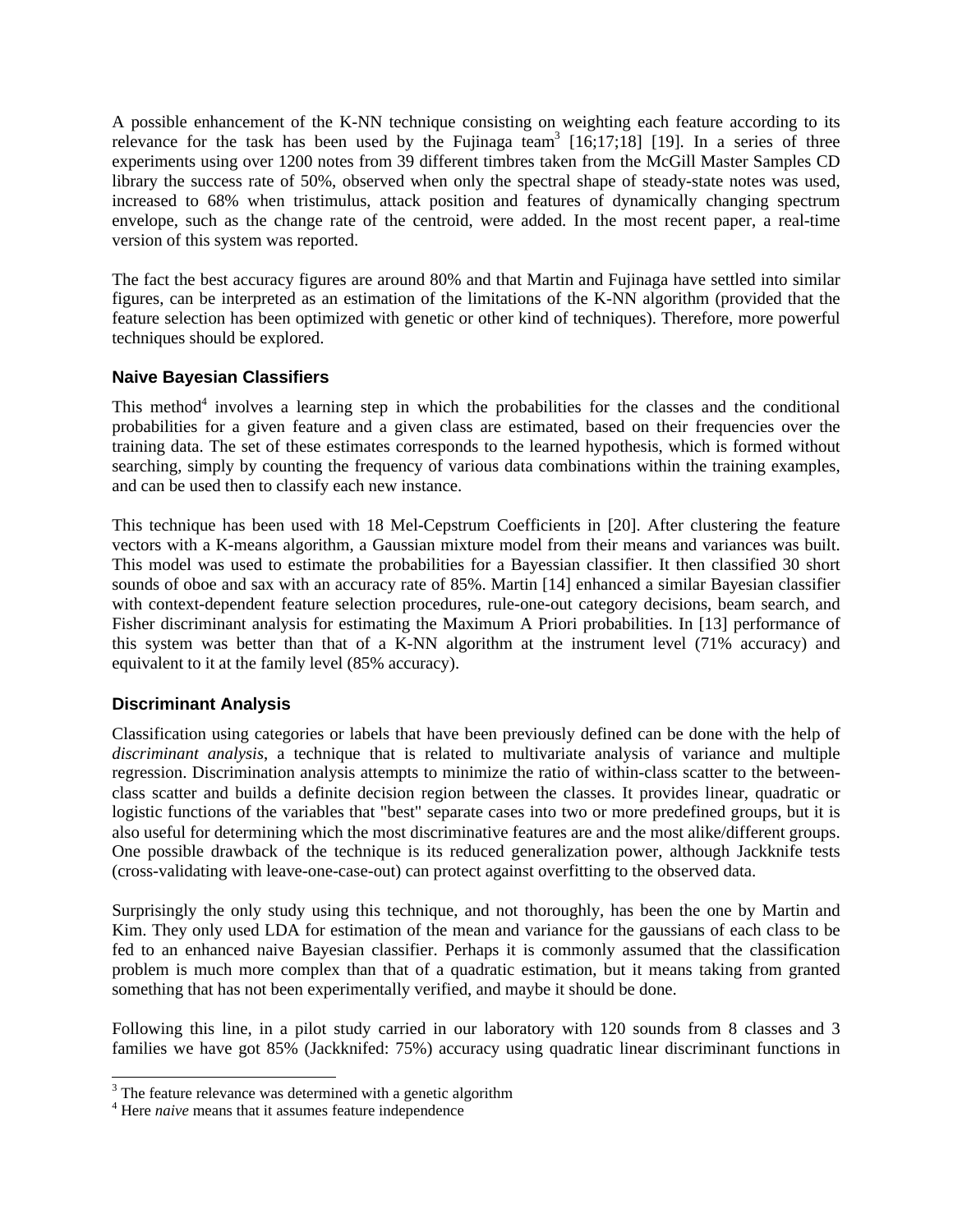two steps (sounds are first assigned to family, and then they are specifically classified). Given that the features we used were not optimized for segmentation but for searching by similarity, we expect to be able to get still better results when we include other valuable features.

#### **Binary trees**

*Binary trees*, in different formulations, are pervasively used for different machine learning and classification tasks. They are constructed top-down, beginning with the feature that seems to be the most informative one, that is, the one that maximally reduces entropy. Branches are then created from each one of the different values of this descriptor (in the case of non binary valued descriptors a procedure for dichotomic partition of the value range must be defined). The training examples are sorted to the appropriate descendant node, and the entire process is then repeated recursively using the examples of one of the descendant nodes, then with the other. Once the tree has been built, it can be pruned to avoid overfitting and to remove secondary features. Although building a binary tree is a recursive procedure, it is anyway faster than the training of a neural network.

Binary trees are best suited for approximating discrete-valued target functions but they can be adapted to real-valued features as Jensen's binary decision tree [21], which exemplifies their application to instrument classification. In his system the trees are constructed by asking a large number of questions (e.g. "attack time longer than 60 ms?"), then, for each question, data are split into two groups, goodness of split (average entropy) is calculated and finally the question that renders the best goodness is chosen. Once the tree has been built using the learning set, it can be used for classifying new sounds (each leaf corresponds to one specific class) but also for making explicit rules about which features better discriminate an instrument from another. Unfortunately results regarding the classification of new sounds have not yet been published (but see Jensen's thesis [22] for an attempt on log-likelihood classification functions).

An application of the C4.5 algorithm [23] can be found in [24], where a database of 18 classes and 62 features was classified with accuracy rates between 64% and 68% depending on the test procedure. A final example of a binary tree for audio classification, although not specifically tested with musical sounds, is that of Foote [25]. His tree-based supervised vector quantization with maximization of mutual information uses frame-by-frame 12 Mel-cepstral coefficients plus energy for partitioning the feature space into a number of discrete regions. Each split decision in the tree involves comparing one element of the vector with a fixed threshold, that is chosen to maximize the mutual information between the data and the associated labels that indicate the class of each datum. Once the tree is built, it can be used as a classifier by computing histograms of frequencies of classes in each leaf of the tree and using distance measures between histogram templates derived from the training data and the resulting histogram for the test sound.

### **Support Vector Machines**

SVMs are a very recently developed technique that is based on statistical learning theory [26]. The basic training principle behind SVMs is finding the optimal linear hyperplane such that the expected classification error for unseen test samples is minimized (i.e*.* they look for good generalization performance). According to the structural risk minimization inductive principle, a function that classifies the training data accurately and which belongs to a set of functions with the lowest complexity will generalize best regardless of the dimensionality of the input space. Based on this principle, a linear SVM uses a systematic approach to find a linear function with the lowest complexity. For linearly nonseparable data, SVMs can (nonlinearly) map the input to a high dimensional feature space where a linear hyperplane can be found. Although there is no guarantee that a linear solution will always exist in the high dimensional space, in practice it is quite feasible to construct a working solution. In sum, training a SVM is equivalent to solving a quadratic programming with linear constraints and as many variables as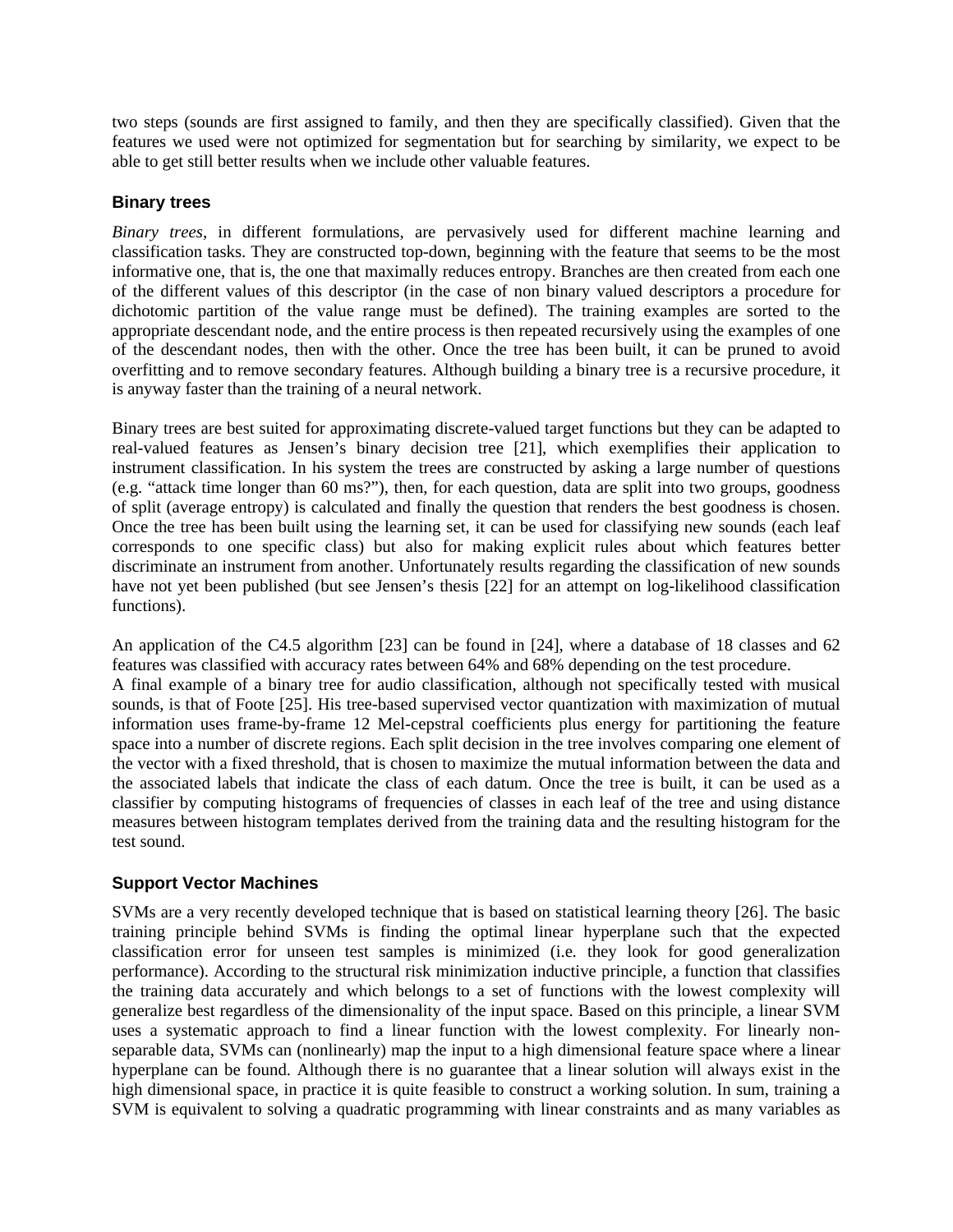data points. A SVM was used in [27] for the classification of eight solo instruments playing musical scores from well-known composers. The best accuracy rate was a 70% using 16 MCCs and sound segments that were 0.2 seconds long. When she attempted classification on longer segments an improvement was observed (83%) although there were two instruments very difficult to classify (trombone and harpsichord). Another worth-mentioning feature of this study is the use of truly independent sets for the learning and for the test sets (and they were mainly "solo" phrases from commercial recordings).

#### **Artificial Neural Networks**

A very simple feedforward network with a backpropagation training algorithm was used, along with K-NN, in [12]. The network (a 3/5/4 architecture) learnt to classify sounds from 4 very different instruments (piano, marimba, accordion and guitar) with a high accuracy (best figure 97%), although slightly better figures were obtained using the simplest K-NN algorithm (see above).

A comparison between a multilayer perceptron, a time-delay network, and a hybrid self-organizing network/radial basis function can be found in [28]. Although very high success rates were found (97% for the perceptron, 100% for the time-delay network, and 94% for the self-organizing network) it should be noted that the experiments used only 40 sounds from 10 different classes and ranging one octave only.

Examples of self-organizing map [29] usage can be found in [30], [31],[32], [33]. All these studies use some kind of auditory pre-processing for getting the features that are fed to the network, then build the map, and finally compare the clustering of sounds made by the network with human subjects similarity judgments ([1], [34]). From these maps and comparisons the authors advance timbral spaces to be explored, or confirm/disconfirm theoretical models that explain the data. It can be seen then, that the classification we get from these kind of systems are not directly usable for instrument recognition, as they are not provided with any label to be learnt. Nevertheless, a mechanism for associating their output clusters to specific labels seems feasible to be implemented (e.g. the radial basis function used by Cemgil, see above). The ARTMAP architecture [35] eventually implements this strategy by a complex topology: an associative memory is connected with an input network that self-organizes binary input patterns, with an output network that does the same with binary and real-valued patterns, and with an orienting subsystem that may alter the input processing depending on output and associative memory states. Fragoulis et al [36] successfully used an ARTMAP for the classification of 5 instruments with the help of only ten features (slopes of the first five partials, time delays of the first 4 partials respective to the fundamental, and high frequency energy). The errors (2%) were attributed to not having taken into account different playing dynamics in the training phase.

The most thorough study on instrument classification using neural networks is, perhaps, that of Kostek's [37], although it has been a bit neglected in the relevant literature. Her team has carried out several studies [38] [39] on network architecture, training procedures, and number and type of features, although the number of classes to be classified has been always too small. They have used a feedforward NN with one hidden layer, and their classes were trombone, bass trombone, English horn and contrabassoon, instruments with somehow similar sound. Accuracy rates use to be higher than 90%, although they vary depending on the type of training and number of descriptors.

Although some ANN architectures are capable of approximate any function, and therefore neural networks are a good choice when the function to be learned is not known in advance, they have some drawbacks: first of all, the computation time for the learning phase is very long, tweaking of their parameters can also be tedious and prohibitive, and over-fitting (excessive number of bad selected examples) can degrade their generalization capabilities. On the positive side, figures coming from available studies do not quite outperform other simpler algorithms but anyway neural networks may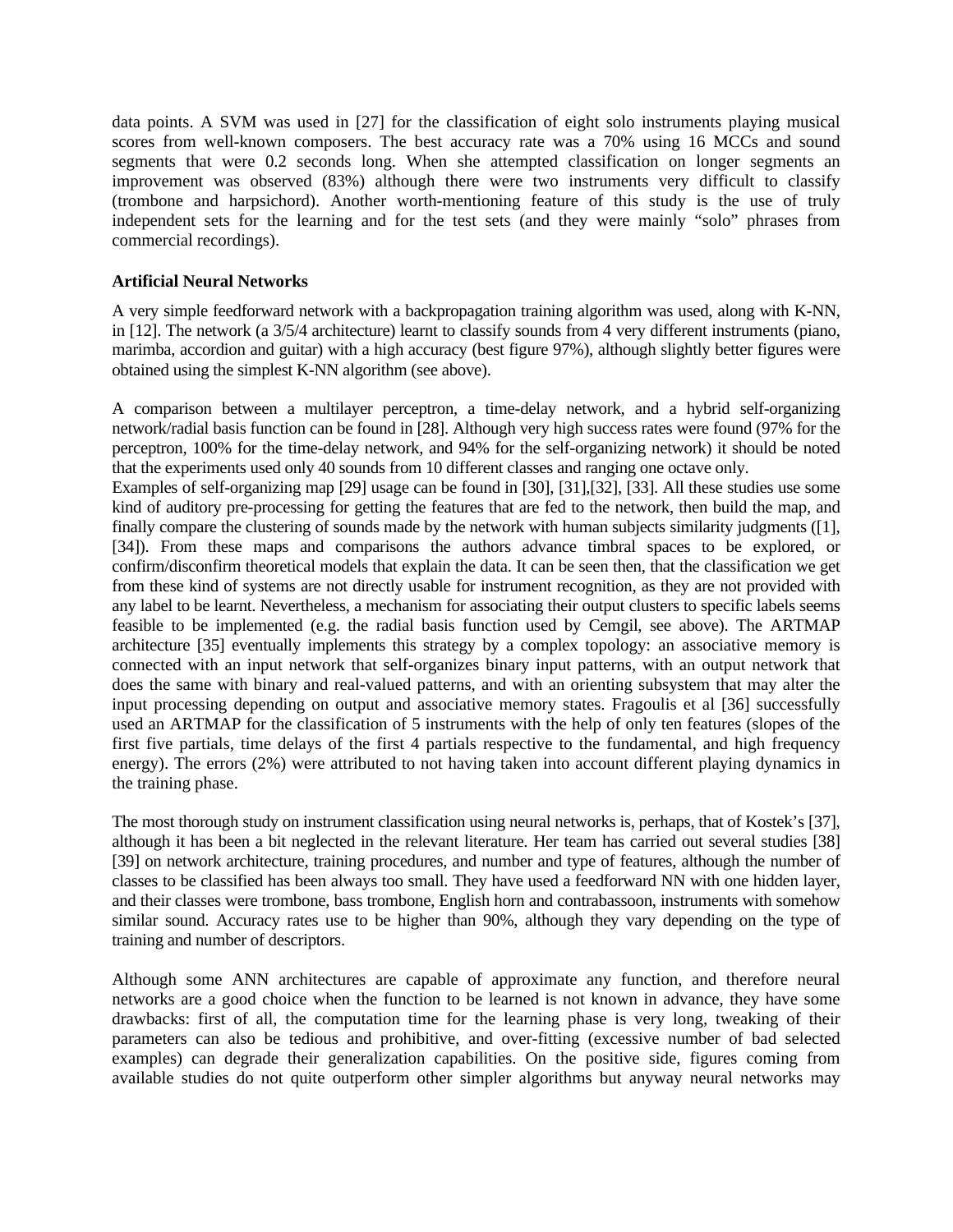exhibit one advantage in front of some of them: once the net has learnt, the classification decision is very fast (compared to K-NN or to binary trees).

#### **Higher Order Statistics**

When signals have Gaussian density distributions, we can describe them thoroughly with second order measures like the autocorrelation function or the spectrum. There are some authors who claim that musical signals, as they have been generated through non-linear processes, do not fit a Gaussian distribution. In that case, using *higher order statistics* or polyspectra, as for example skewness of bispectrum and kurtosis of trispectrum, it is possible to capture all information that could be lost if using a simpler Gaussian model. With these techniques, and using a Maximum Likelihood classifier, Dubnov and his collaborators [40] have showed that discrimination between 18 instruments from string, woodwind and brass families is possible although they only provide figures for a classification experiment that used generic classes of sounds (not musical notes).

### **Rough Sets**

*Rough sets* [41] are a novel technique for evaluating the relevance of the features used for description and classification. It has been developed in the realm of knowledge-based discovery systems and data mining (although similar, not to be mistaken with *fuzzy sets*). In rough set theory any set of similar or indiscernible objects is called an elementary set and forms a basic granule of knowledge about the universe; on the other hand, the set of discernible objects are considered rough (imprecise or vague). Vague concepts cannot be characterized in terms of information about their elements; however they may be replaced by two precise concepts, respectively called the *lower approximation* and the *upper approximation* of the vague concept. The lower approximation consists of all objects that surely belong to the concept whereas the upper approximation contains all objects that possibly belong to the concept. The difference between both approximations is called the *boundary region* of the concept. The assignment of an object to a set is made through a membership function that as a probabilistic flavor. Once information is conveniently organized into information tables this technique is used to assess the degree of vagueness of the concepts, the interdependency of attributes and therefore the alternatives for reducing complexity in the table without reducing the information it provides. Information tables regarding cases and features can be interpreted as conditional decision rules of the form IF {feature x} is observed THEN {isanYobject}, and consequently they can be used as classifiers. An elementary but formal introduction to rough sets can be found in [42]. Applications of this technique to different problems, including those of signal processing [43], alongside with discussion of software tools implementing these kinds of formalisms, are presented in [44]. When applied to instrument classification [45] reports accuracy rates higher than 80% for classification of the same 4 instruments mentioned in the ANN's section. The main cost of using rough sets is however the need for quantization of features' values, a non-trivial issue indeed, because in the previous study different results were obtained depending on the quantization method (see also [46] and [47]). On the other hand, when compared to neural networks or fuzzy sets rules, rough sets have several benefits: they are cheaper in terms of computational cost and the results are similar to those obtained with the other two techniques.

### **Towards classification of sounds in more complex contexts**

Although we have found that there are several techniques and features which provide a high percent of success when classifying isolated sounds, it is not clear that they can be applied directly and successfully to the more complex task of segmenting monophonic phrases or complex mixtures. Additionally, many of them would not accomplish the requirements discussed in [14] for real-world sound-source recognition systems. Instead of assuming a preliminary source separation stage that facilitates the direct applicability of those algorithms, we are committed with an approach of signal *understanding without separation* [48].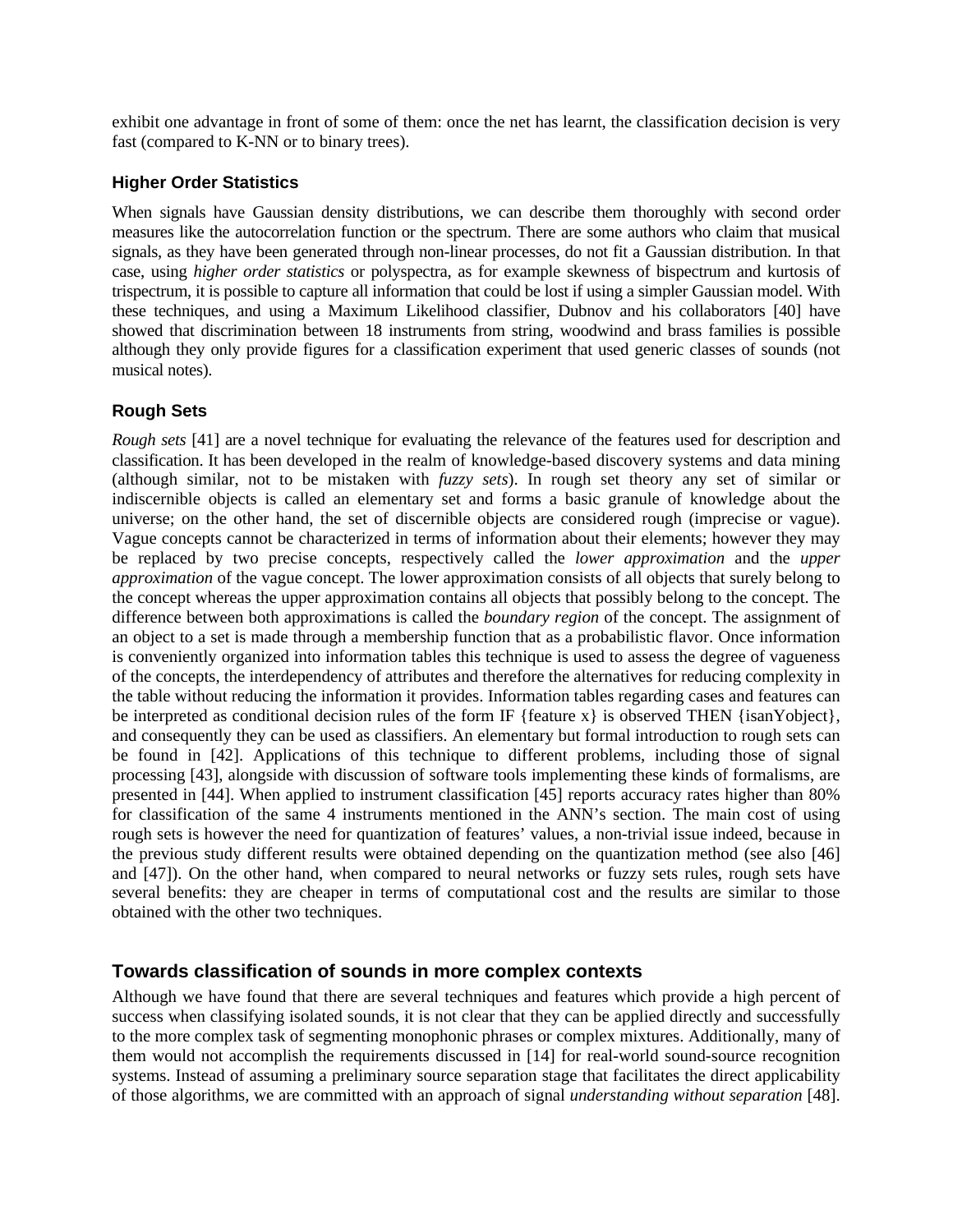This means that with relatively simple signal-processing and pattern-classification techniques we elaborate judgments about the musical qualities of a signal (hence, describing content). Provided that desideratum, we can enumerate some apparently useful strategies to complement the previously discussed methods:

- *Content awareness* (i.e. using metadata when available): the MPEG-7 standard provides descriptors that can help to partially delimitate the search space for instrument classification. For example, if we know in advance that the recording is a string quartet, or a heavy-metal song, several hypotheses regarding the sounds to be found can be used for guiding the process.
- *Context awareness*: contextual information can be conveyed not only from metadata, nor from models in a top-down way. It also can spread from local computations at the signal level by using descriptors derived from analysis of groups of frames. Note transition analysis, for example, may provide a suitable context [49].
- *Use of synchronicities and asynchronicities:* co-modulations or temporal coherence of partials may be used for inferring different sources, as some CASA systems do [50;8].
- *Use of spatial cues:* in stereophonic recordings we can find systematic instrument positioning that can be tracked for reducing the candidate classes.
- *Use of partial or incomplete cues*: contrasting with the problems of source separation or analysis for synthesis/transformation, our problem does not demand any complete characterization or separation of signals and, consequently, incomplete cues might be enough exploited.
- *Use of neglected features*: as for example articulations between notes, expressive features (e.g. vibrato, portamento) or what has been called "specificities" of instrument sounds [3].
- *Combining different subsystems*: different procedures can make different estimations and errors. Therefore a wise combination may yield better results than figuring out what is the best or what is good in each one [51] [52]. Combinations can be done at different processing stages: at the feature computation (concatenating features), at the output of the classification procedures (combining hypothesis), or also in a serial layout where the output of one classification procedure is the input to another procedure (as Martin's *MAP+Fisher projection* exemplifies).
- *Use of more powerful algorithms for representing sequences of states:* Hidden Markov Models [53] are good candidates for representing long sequences of feature vectors that define an instrument sound, as [54] have demonstrated for generic sounds.

# **Conclusions**

We have discussed the most commonly used techniques for instrument classification. Although they provide a decent starting point for the more realistic problem of detection and segmentation of musical instruments in real-world audio, conclusive statements after performance figures can be misleading because of inherent biases in each one of the algorithms. Enhancing or tuning them for the specificities of dealing with realistic musical signals seems a more important task than selecting the best existing algorithm. Consequently other complementary strategies should be addressed in order to achieve the kind of signal understanding we aim at.

# **References**

- [1] Grey, J. M., "Multidimensional perceptual scaling of musical timbres," *Journal of the Acoustical Society of America*, 61, pp. 1270-1277, 1977.
- [2] Krumhansl, C. L., "Why is musical timbre so hard to understand?," in Nielzenand, S. and Olsson, O. (eds.) *Structure and perception of electroacoustic sound and music* Amsterdam: Elsevier, 1989, pp. 43-53.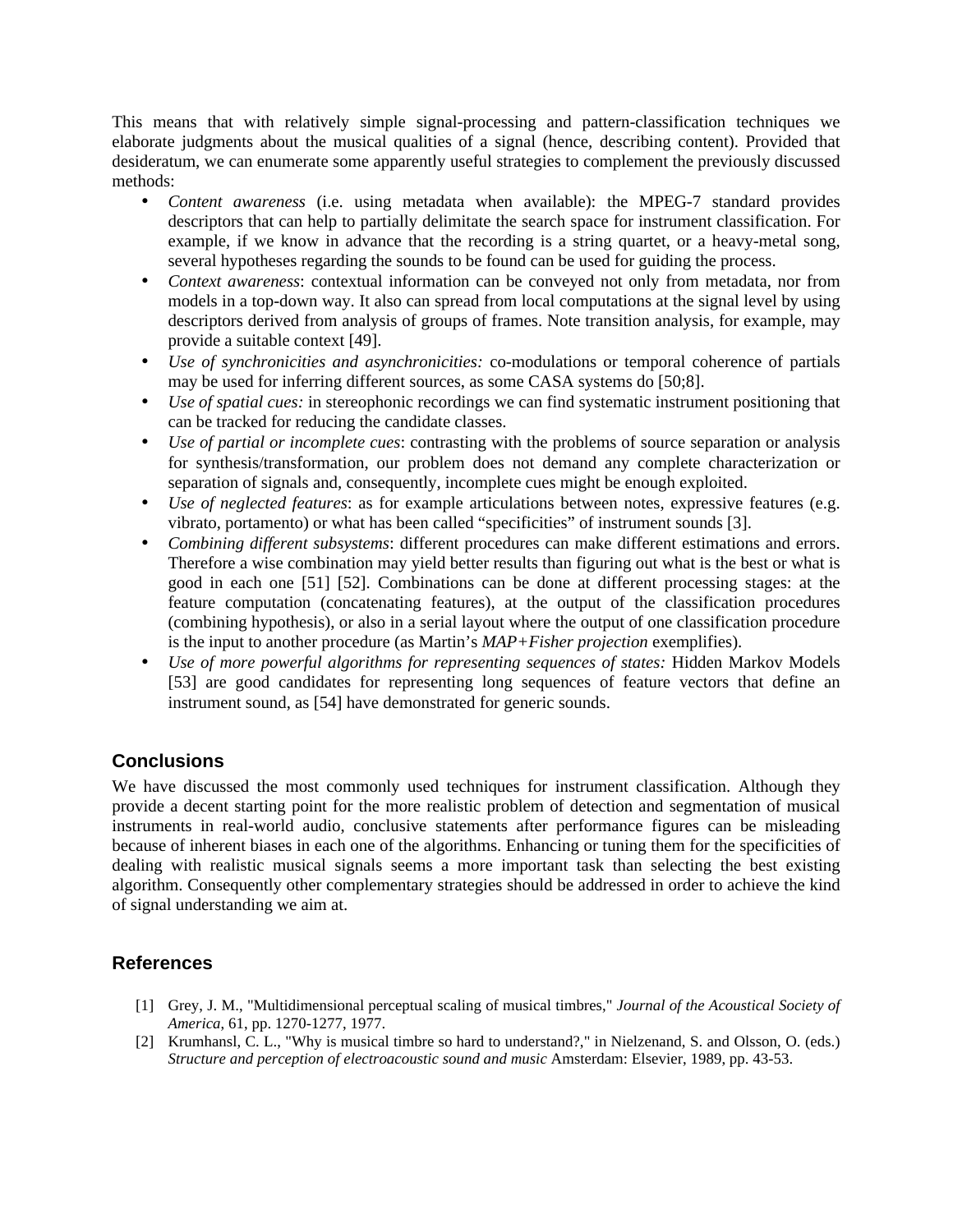- [3] McAdams, S., Winsberg, S., de Soete, G., and Krimphoff, J., "Perceptual scaling of synthesized musical timbres: common dimensions, specificities, and latent subject classes," *Psychological Research*, 58, pp. 177-192, 1995.
- [4] Lakatos, S., "A common perceptual space for harmonic and percussive timbres," *Perception and Psychophysics*, in press, 2000.
- [5] Peeters, G., McAdams, S., and Herrera, P. Instrument Sound Description in the context of MPEG-7. Proc. of the ICMC 2000.
- [6] ISO/MPEG-7. Overview of the MPEG-7 Standard. 15-6-2000. Electronic document: http://drogo.cselt.stet.it/mpeg/standards/mpeg-7/mpeg-7.htm
- [7] Green, P. D., Brown, G. J., Cooke, M. P., Crawford, M. D., and Simons, A. J. H., "Bridging the Gap between Signals and Symbols in Speech Recognition," in Ainsworth, W. A. (ed.) *Advances in Speech, Hearing and Language Processing* JAI Press, 1990, pp. 149-191.
- [8] Ellis, D. P. W., "Prediction-driven computational auditory scene analysis." Ph.D. thesis MIT. Cambridge, MA, 1996.
- [9] Bell, A. J. and Sejnowski, T. J., "An information maximisation approach to blind separation and blind deconvolution," *Neural Computation*, 7 (6), pp. 1129-1159, 1995.
- [10] Varga, A. P. and Moore, R. K. Hidden Markov Model decomposition of speech and noise. Proc. of the ICASSP. pp. 845-848, 1990.
- [11] Mitchell, T. M., *Machine Learning* Boston, MA: McGraw-Hill, 1997.
- [12] Kaminskyj, I. and Materka, A. Automatic source identification of monophonic musical instrument sounds. Proc. of the IEEE International Conference On Neural Networks. 1, 189-194, 1995.
- [13] Martin, K. D. and Kim, Y. E. Musical instrument identification: A pattern-recognition approach. Proc. of the 136th meeting of the Acoustical Society of America. 1998.
- [14] Martin, K. D., "Sound-Source Recognition: A Theory and Computational Model." Ph.D. thesis, MIT. Cambridge, MA, 1999.
- [15] Eronen, A. and Klapuri, A. Musical instrument recognition using cepstral coefficients and temporal features. Proc. of the ICASSP. 2000.
- [16] Fujinaga, I., Moore, S., and Sullivan, D. S. Implementation of exemplar-based learning model for music cognition. Proc. of the International Conference on Music Perception and Cognition. 171-179, 1998.
- [17] Fujinaga, I. Machine recognition of timbre using steady-state tone of acoustical musical instruments. Proc. of the 1998 ICMC. 207-210, 1998.
- [18] Fraser, A. and Fujinaga, I. Toward real-time recognition of acoustic musical instruments... Proc. of the ICMC. 175-177, 1999.
- [19] Fujinaga, I. and MacMillan, K. Realtime recognition of orchestral instruments. Proc. of the ICMC. 2000.
- [20] Brown, J. C., "Musical instrument identification using pattern recognition with cepstral coefficients as features," *Journal of the Acoustical Society of America*, 105 (3), pp. 1933-1941, 1999.
- [21] Jensen, K. and Arnspang, J. Binary decission tree classification of musical sounds. Proc. of the 1999 ICMC. 1999.
- [22] Jensen, K, "Timbre models of musical sounds." Ph.D. thesis University of Copenhaguen, 1999.
- [23] Quinlan, J. R., *C4.5: Programs for Machine Learning* San Mateo, CA: Morgan Kaufmann, 1993.
- [24] Wieczorkowska, A. Classification of musical instrument sounds using decision trees. Proc. of the 8th International Symposium on Sound Engineering and Mastering, ISSEM'99, pp. 225-230, 1999.
- [25] Foote, J. T. A Similarity Measure for Automatic Audio Classification. Proc. of the AAAI 1997 Spring Symposium on Intelligent Integration and Use of Text, Image, Video, and Audio Corpora. Stanford, 1997.
- [26] Vapnik, V. *Statistical Learning Theory*. New York: Wiley. 1998.
- [27] Marques, J., "An automatic annotation system for audio data containing music." BS and ME thesis. MIT. Cambridge, MA, 1999.
- [28] Cemgil, A. T. and Gürgen, F. Classification of Musical Instrument Sounds using Neural Networks. Proc. of SIU97. 1997.
- [29] Kohonen, T., *Self-Organizing Maps* Berlin: Springer-Verlag, 1995.
- [30] Feiten, B. and Günzel, S., "Automatic indexing of a sound database using self-organizing neural nets," *Computer Music Journal*, 18 (3), pp. 53-65, 1994.
- [31] Cosi, P., De Poli, G., and Lauzzana, G., "Auditory Modelling and Self-Organizing Neural Networks for Timbre Classification," *Journal of New Music Research*, 23, pp. 71-98, 1994.
- [32] Cosi, P., De Poli, G., and Parnadoni, P. Timbre characterization with Mel-Cepstrum and Neural Nets. Proc. of the 1994 ICMC, pp. 42-45, 1994.